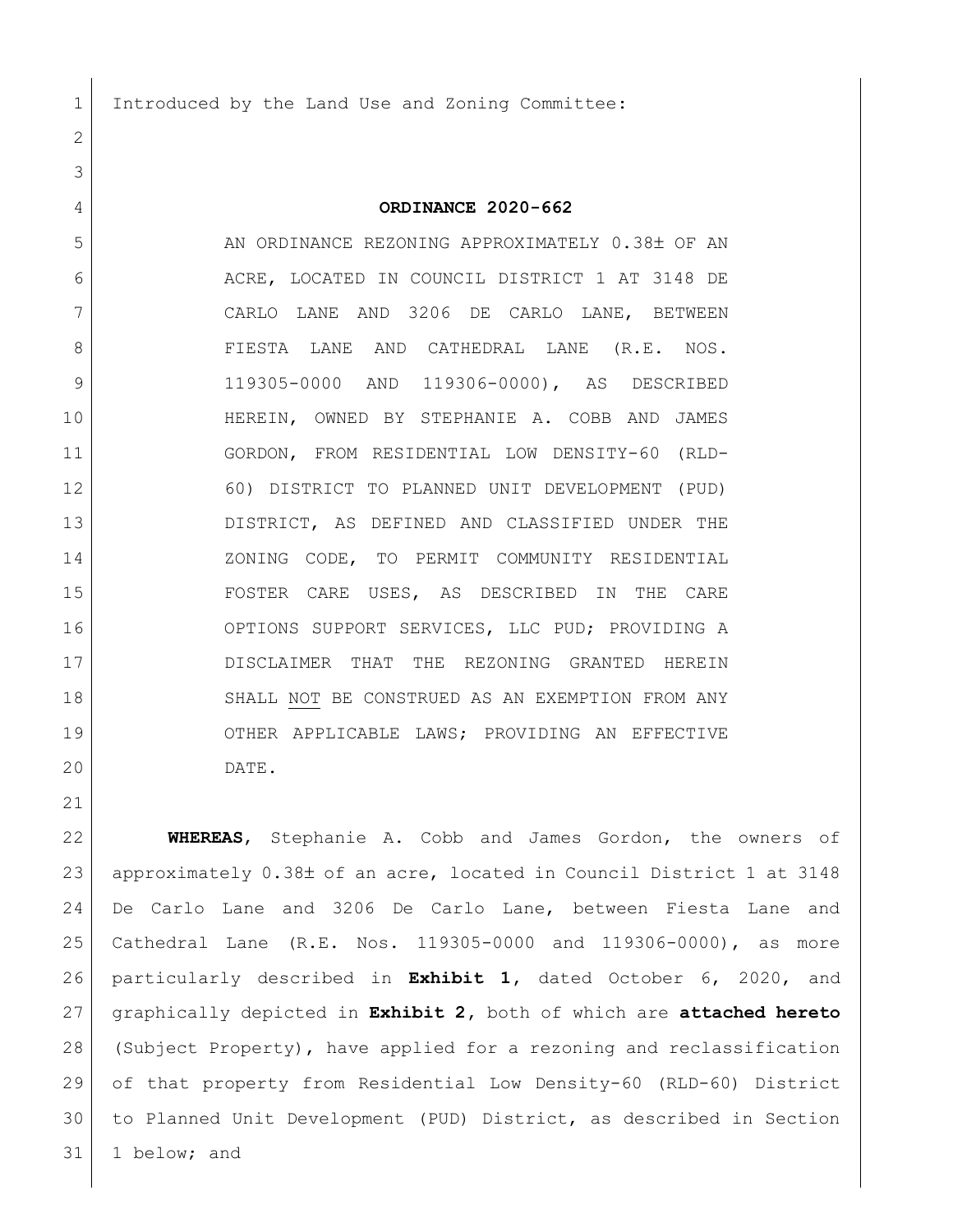**WHEREAS**, the Planning Commission has considered the application 2 and has rendered an advisory opinion; and

 **WHEREAS**, the Land Use and Zoning Committee, after due notice and public hearing, has made its recommendation to the Council; and

 **WHEREAS**, the Council finds that such rezoning is: (1) consistent with the *2030 Comprehensive Plan*; (2) furthers the goals, objectives and policies of the *2030 Comprehensive Plan*; and (3) is not in 8 conflict with any portion of the City's land use regulations; and

 **WHEREAS**, the Council finds the proposed rezoning does not adversely affect the orderly development of the City as embodied in 11 | the Zoning Code; will not adversely affect the health and safety of residents in the area; will not be detrimental to the natural environment or to the use or development of the adjacent properties in the general neighborhood; and will accomplish the objectives and meet the standards of Section 656.340 (Planned Unit Development) of 16 | the Zoning Code; now, therefore

**BE IT ORDAINED** by the Council of the City of Jacksonville:

 **Section 1. Property Rezoned.** The Subject Property is hereby rezoned and reclassified from Residential Low Density-60 (RLD- 60) District to Planned Unit Development (PUD) District. This new PUD district shall generally permit community residential foster care uses, and is described, shown and subject to the following documents, **attached hereto**:

**Exhibit 1** – Legal Description dated October 6, 2020.

**Exhibit 2** – Subject Property per P&DD.

**Exhibit 3** – Written Description dated October 6, 2020.

**Exhibit 4** – Site Plan dated October 6, 2020.

 **Section 2. Owner and Description.** The Subject Property is owned by Stephanie A. Cobb and James Gordon, and is legally described in **Exhibit 1, attached hereto**. The applicant is Fred Atwill, 9001 Forest Acres Lane, Jacksonville, Florida 32234; (904)

 $- 2 -$